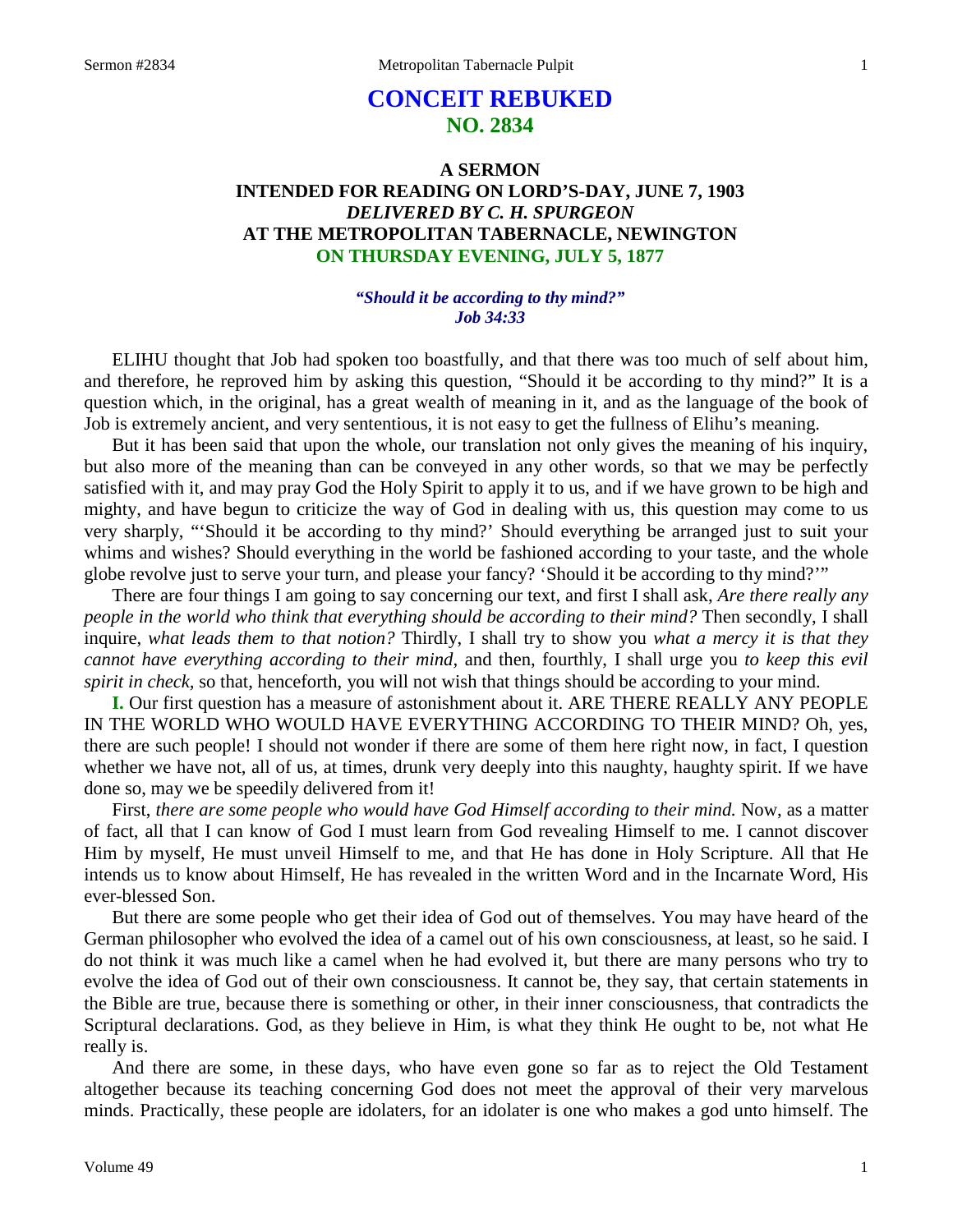true worshipper of God—the accepted worshipper—is one who worships God as He is, and as He reveals Himself in His Word, but there are many persons who make a god out of their own thoughts.

The teachers of the modern school of theology work in a kind of god-factory. The people in some heathen lands make their gods out of mud, but these men make their gods out of their own thought, their imagination, their "intellect." That is what they call it, though I am not sure that it is that organ which is at work in this instance. But when a man makes a god of thought, he is just as much an idolater as if he had made a god of wood or of gold.

The true God—the God of Scripture—thus revealed Himself to His ancient people, "I am the LORD thy God, which have brought you out of the land of Egypt, out of the house of bondage." This God is our God, "the God of Abraham, and the God of Isaac, and the God of Jacob," "the God of the whole earth shall he be called." Many a man refuses to accept this God as his, but I would like to ask him, "Should God be according to thy mind?"

That would be a strange god indeed. Should He have no other attributes but such as you would give to Him? Should His character and conduct be only such as you can comprehend and justify? Must there be nothing in Him that shall puzzle you? Are there to be no divine deeps that shall be beyond the reach of your finite mind? Are there to be no heights beyond your power to soar? That is what seems to be your notion, and if there is anything that staggers you a little, you say, "I cannot believe it." If it were possible, you would eliminate from the character of God everything that is stern and terrible, though these attributes clearly appertain to the Most High as He has been pleased to reveal Himself in Scripture.

I beg you, dear friends, never to attempt to mold the character of God with the fingers of your own fancy. Worship Him just as He is, though you cannot comprehend Him. Believe in Him as He reveals Himself, and never imagine that you could, by making any change in Him, effect an improvement in Him.

By toning down His justice, you think that you are increasing His love, and by denying His righteous vengeance, you imagine that you are honoring His goodness, but instead of doing so, by the removal of these things which alarm and annoy you—if you could do so—you would take away part of God's grandeur and strength which make His goodness and His mercy to shine so brightly as they now do. Leave God just as He is, remembering how He has said, "For as the heavens are higher than the earth, so are my ways higher than your ways, and my thoughts than your thoughts." The infinite God must be past finding out by the creatures whom He has made.

I confess that it is one of my greatest joys to find myself completely baffled when I am trying to comprehend the character of God. Sometimes, when I have tried to preach upon the deity of Christ, I have been fairly staggered under the burden of that stupendous truth, and I have felt the utter uselessness and poverty of human language to describe our great and terrible yet loving Lord, and I have been glad to have it so, for verily, God is altogether above our comprehension, and none of us can speak of Him as He deserves to be spoken of, but never let us try in any way to diminish His glorious perfections.

A more common way of offending against God, and setting up our self-will, is by *quarreling with His providential dealings.* If anyone here is doing so, let me ask, "Should it be according to thy mind?" You look, sometimes, upon the arrangements of providence on a great scale in reference to the nations of the earth—you see them at war with one another, and you note how slow is the progress of civil and religious liberty, and how few there are to rally in defense of right principles.

Sometimes, you get greatly distressed about the general state of affairs, and you wish you could alter it, but the Lord looks down from His eternal throne, and He seems to say to you, "Should it be according to thy mind?" The world was wisely ordered by God before we were born, and it will be equally well ordered by Him after we are dead.

When Alexander Peden, the Covenanter, was dying, he sent for one of his brethren, a fellow minister of the Word—James Renwick, and he bade him stand out in the room, and turn his back to his departing friend. When he had done so, Peden said to him, "I have looked at thee, and I perceive that thou art only a little man, and thou hast but feeble shoulders and weak legs." "Yes," replied Renwick, "that is true, but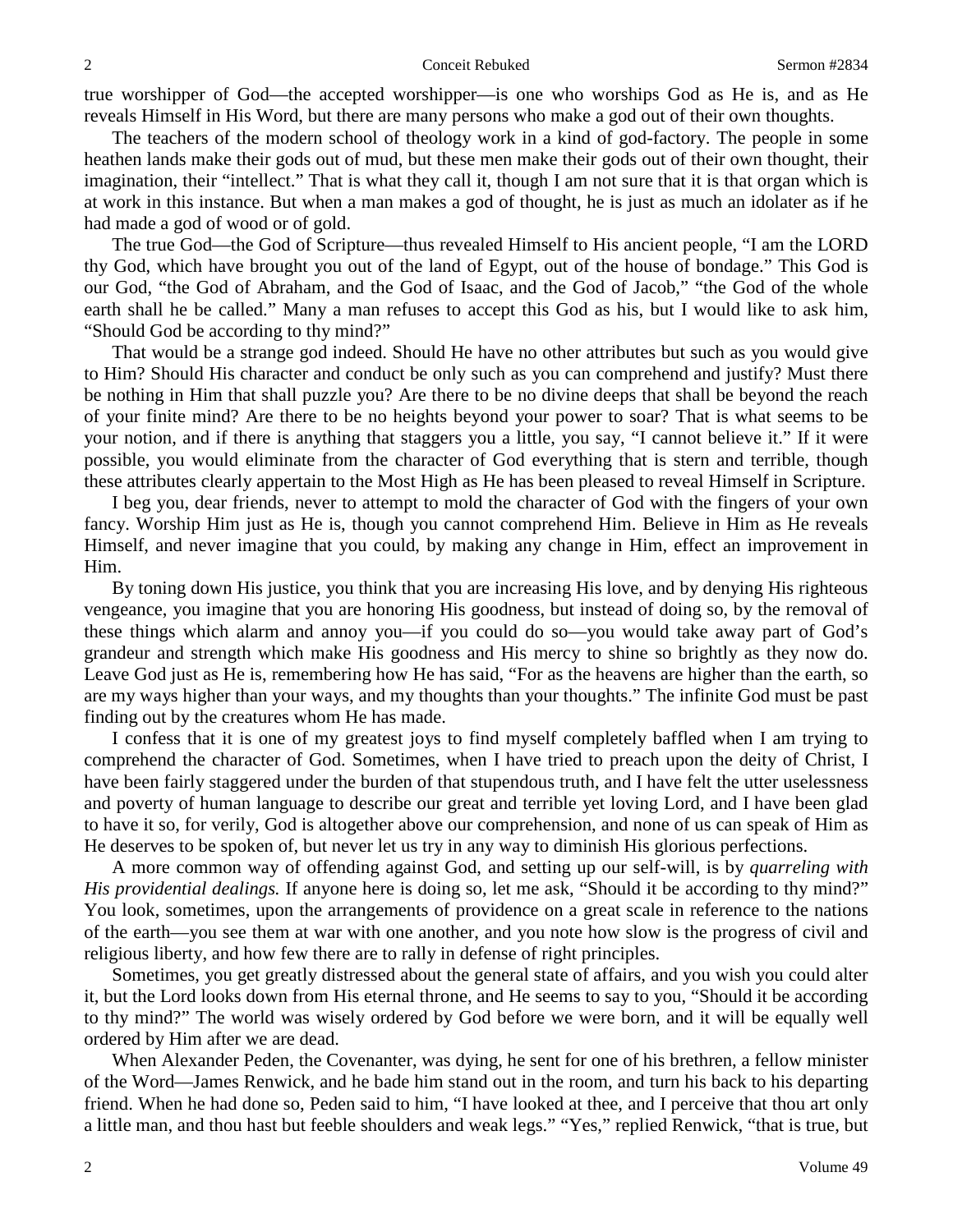wherefore hast thou made that observation?" "Because," said Peden, "I perceive that thou canst not, after all, carry the whole world upon thy back, thou art not made for any such work as that," and I may say of all of us who are here that we were not made to carry the world on our backs.

Yet some of us attempt to play the part of Atlas, and not only try to carry the world, but seek to set the church right as well. We fancy that we can do that, poor worms that we are, but the Lord knows that we can do nothing of the kind. "He remembereth that we are dust," though we are apt to forget it ourselves.

Well, beloved, after all, "should it be according to thy mind?" Will you, like Jonah, sit pining, and mourning, and complaining? Does not the eternal Ruler understand the politics of nations, and the best way of governing the world, infinitely better than you do? Do not you attempt to drive the horses of the sun, your puny hands are unfit for so tremendous a task as that. Leave all things with God, they are ordered well so long as they are ordered by Him.

Probably, however, it is with the minor providence that we more often quarrel when we are in an ill state of heart. You think that you would like to be rich, yet you are poor. "Should it be according to thy mind?" You would have liked to be healthy and strong, but you are weak and sickly, or you have a suffering limb that troubles you, and you sometimes think, "Mine is a very hard lot, I wish it could be altered." "Should it be according to thy mind?"

Should the fashioning of yourself and your circumstances have been left to you? What think you? Possibly you have recently sustained a great loss in business, and you cannot quite get over it. "Should it be according to thy mind?" Should providential circumstances have been arranged otherwise so as to suit you? Should God have stopped the great machinery of the universe, and put it out of gear in order to prevent you from losing a few pounds? "Should it be according to thy mind?"

Perhaps it is worse than that, a dear child has been taken away just when he had become most closely entwined around your heart. You would fain have kept him with you, but was it right that he should go, or right that he should stay? Come now, there is a difference of opinion between you and God, who is in the right? Should it be according to His mind, or according to thy mind?

"Ah!" says someone else, "it is the mainstay of the home who has been taken away from us—the husband, the father of the family." Well, though it is so, again I ask concerning this bereavement, or any other trial that comes to you, "Should it be according to thy mind?" It should be sufficient for you to know that the Lord has permitted it, or actually performed it.

Should it be according to thy mind, or according to His mind? It is not easy, I know, to submit without murmuring to all that happens to us. I am probably touching very tender places in many who, at divers times and seasons, have really felt that God, in His providential dealings with them, had been unkind to them, or that, at least, He had been showing His kindness in a very strange way.

There are some who carry this difference between them and God into another sphere, for *they do not approve of the Gospel as it is taught in the Bible.* You know that the Gospel, as revealed in the New Testament, is so simple that a child can understand it, and you may go and teach it to the poorest and the most illiterate, and many of them will leap at it, and grasp it at once.

But there are others who think that it should be something which is much more difficult to understand, something which would need a higher order of intellect than the common people possess. Do you really think so, my dear sir? "Should it be according to thy mind?" Would you shut out the poor, and the needy, and the illiterate from the privileges of the Gospel, and keep them to yourself, and to a few others who have been highly educated?

Surely not. O brethren, if it were possible for us to preach a Gospel that we had made obscure, or which could only be comprehended by the *elite* of society, we should soon have cause sadly to deplore before God that we had lost that simple, blessed, plain way of instruction which the wayfaring man, though a fool, can understand, and in which he need not err.

Many try to trim down the doctrines of grace. They would get rid of election if they could. Anything like the specialty of the atonement of Christ they cannot bear. The sweet and blessed doctrine of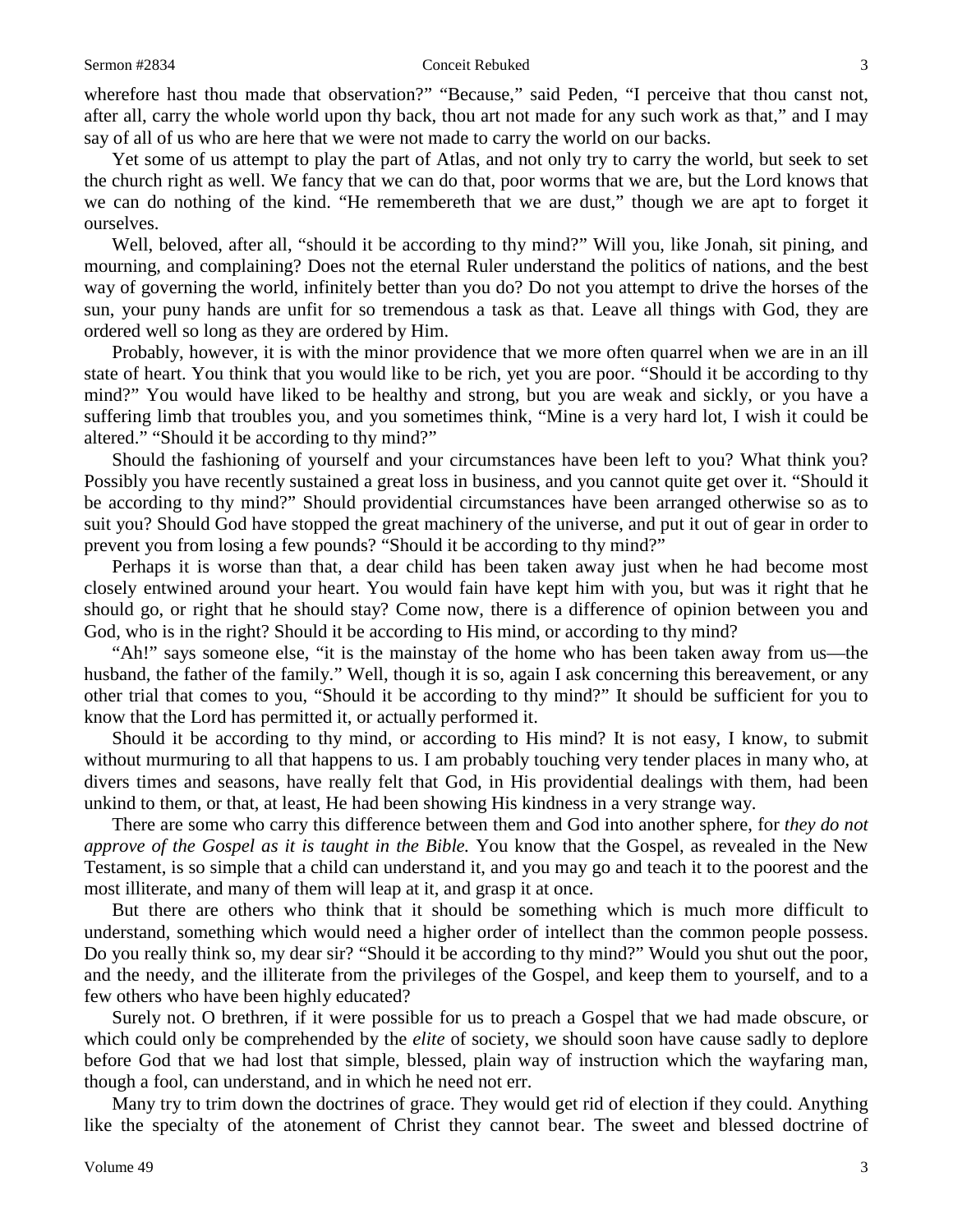effectual calling they abhor, and they would fain make a Gospel of their own. But should they want to do so? Is it not your duty and mine, brother, rather to try to find out what the Gospel really is than to seek to make it what we consider it ought to be? "Should it be according to thy mind?"

We have known some people take a text of Scripture, and because it did not square with the system in which they were brought up, they tried to cut it down to make it fit in with their notions, but sirs, is not the Gospel grander than any of our comprehension of it? Are there not in it great truths that cannot be cut down to fit any system that the human mind can make? And ought we not to be thoroughly glad that it is so? For, surely, it is better that the Gospel should be according to God's mind than that it should be according to the mind of Toplady, or the mind of Wesley, or the mind of Calvin, or the mind of Arminius! The mind of God is greater than all the minds of men, so let all men leave the Gospel just as God has delivered it unto us.

Sometimes, this difference comes up *concerning the church of Christ.* Some people do not like God's order of church membership and church government, they would like to see the world welcomed inside the church. They do not approve of the ordinances as they were instituted and observed by our Lord Jesus Christ, believers' baptism is peculiarly objectionable to them.

Sometimes they disapprove of God's ministers, they pick holes in the most useful of them, this man ought to be so-and-so, and that other man ought to be something else. I can only ask again, with regard to the whole matter, "Should it be according to thy mind?" Are you to make the ministers, and to teach them what they are to preach? Are they your servants or God's servants, and are they to deliver their message in your way or in God's way?

Let the question be honestly considered, and then, perhaps, much of the murmuring that is sometimes heard, and much of the discord that often arises among professing Christians, would be cleared away. For, surely, these things should not be according to our mind, but we should let God appoint, and equip, and send forth His own servants just as He pleases, and not as we please. Christ must decide everything concerning His own church, he must be free to choose whom He likes to be members of it, and to fashion His church after His own model.

**II.** Now, secondly, we are to inquire—WHAT LEADS PEOPLE TO THINK THAT EVERYTHING SHOULD BE ACCORDING TO THEIR MIND?

My answer is, first, that *there is a great deal of self-importance in such a notion.* There are some people who seem to fancy that they are the center of the whole universe. The times are always bad if they do not prosper. If the earth does not so revolve as to bring grist to their mill, then the times must be out of joint. But who are you, dear friend, that you should suppose that for you suns rise and set, that for you seasons change, and that God is to have respect to you, and to nobody else? "Should it be according to thy mind?"

Then, if so, why not according to my mind also? And why not according to the mind of another brother? And why not according to the mind of yet another? But no, it is according to your mind that you would have it. Ah, does not this show what overweening importance we attach to ourselves? We are mere ephemera, creeping insects upon the bay-leaf of existence—here today, and gone tomorrow—yet we suppose that all things are to be ordered for our special benefit, and we quarrel with God if we suffer even a little inconvenience.

This notion also arises from *self-conceit.* We really seem to fancy that we could arrange things much better than they now are, we would not dare plainly to say so, much less would we be willing to write it, but we talk and feel as if it were really so. If we only had had the ordering of things, we are quite sure that they would not have happened as they have done, but then, depend upon it, they would have happened wrongly if they had been other than they have been. "Should it be according to thy mind?" No, unless you are self-conceited enough to put your folly in comparison with the wisdom of God, you know that it should not be according to your mind.

Then there is *the spirit of murmuring* that so easily comes upon us, we have known some who really became slaves to that evil spirit. They complained of everything, nothing was right in their eyes, it was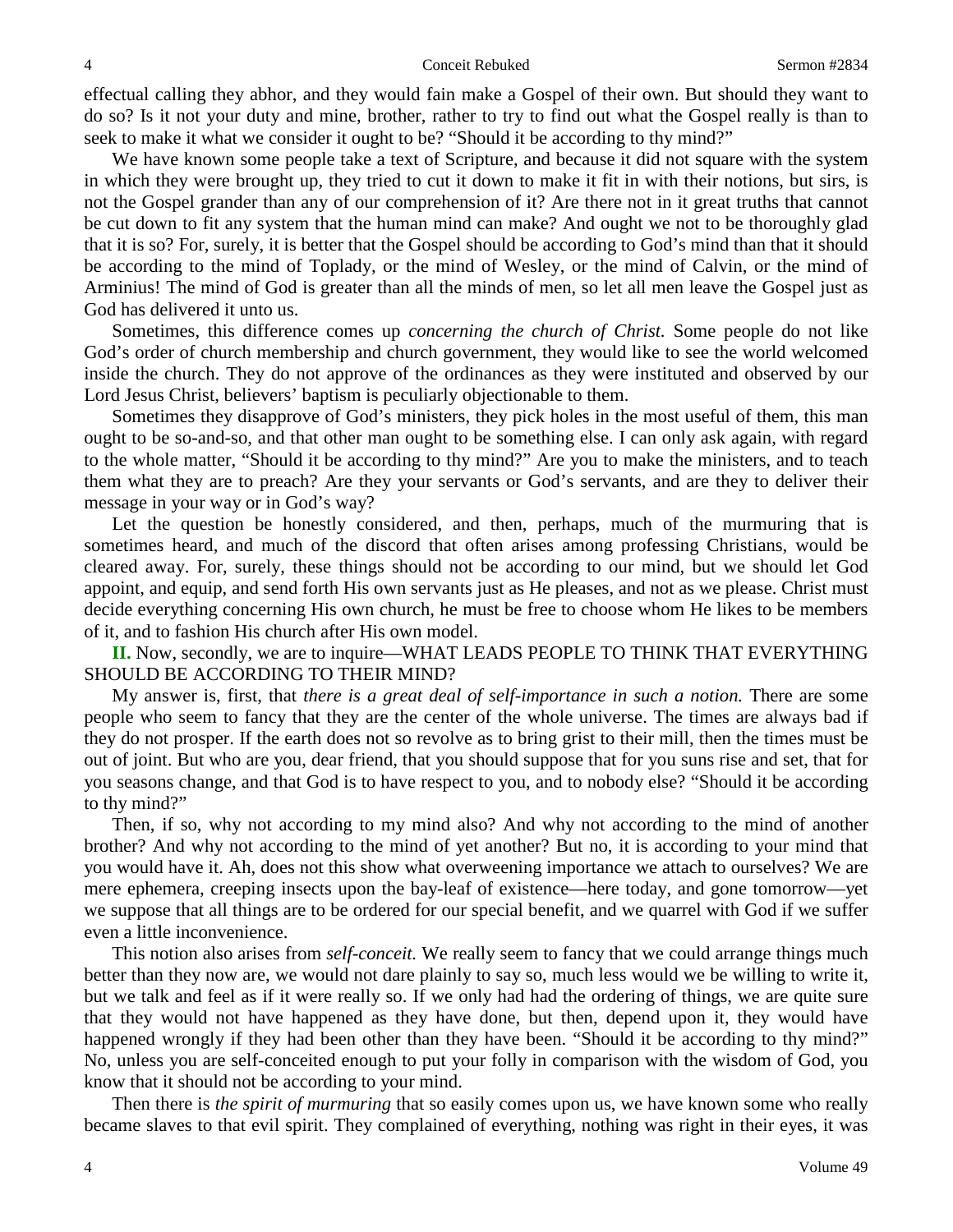### Sermon #2834 Conceit Rebuked 5

not possible, it seemed, even for God Himself to please them. "Should it be according to thy mind?" How would it be possible to please one who is so changeable, so whimsical, so fanciful, as you are? Poor simpleton, surely you cannot think that such a thing should be.

But oftentimes, this quarrel arises from *want of faith in God.* If we did but believe in Him, we should see that all things are ordered well. If we did but trust in God as a loving child trusts in its father, we should feel safe enough at all times, and we should not want to have anything different from what it is.

Have you never heard of the woman, who was in a great storm at sea, and terribly frightened? She saw her husband, who was the captain of the ship, perfectly composed even while the vessel was tossed about by the mighty billows, but he could not calm her troubled heart.

So he drew a sword from its scabbard, and held it close to her breast. As he did so, he said to her, "Do you not tremble, my wife?" "No," she replied, "I am not in the least afraid." "But this sword is close to you." "I am not afraid of that," said she, "because it is in my husband's hand. "Well," said he, "is it not even so with this storm? Is it not in the hand of God, and if it be in His hand, why should we be alarmed?" So, if we have true faith in God, we shall accept whatever God sends us, and we shall not want to have things arranged according to our mind, but we shall quite agree with what His mind ordains.

So would it be, too, if you had *more love to God,* for love always agrees with that which its object delights in. So, dear friends, when we come to love God with a perfect heart, we are glad for God to have His way with us. If He wills that we should be sick, we would not wish to be otherwise. If He wills that we should be poor, we are willing to be poor, and if He wills that we should pass through a sea of trial, we would not wish to have a drop less than His blessed will appoints.

**III.** But now, thirdly, WHAT A MERCY IT IS THAT THINGS ARE NOT ACCORDING TO OUR MIND!

If they were, I wonder what sort of world we would live in?

If things were according to our mind, *God's glory would be obscured.* He knows what will best glorify Him, and He has been pleased to so arrange His providential dealings with men that all shall glorify Him to the highest possible degree. And beloved, if we were to alter anything of this, if we could alter anything, it is evident that the glory of God would not be so well promoted, so, "should it be according to thy mind" that God should lose a measure of the glory that is due unto His name? God forbid!

If it were according to our mind, *others would often have to suffer.* At any rate, if things were arranged according to the mind of some people, they would grind the poor in the dust, and utterly crush them. If things were settled according to the mind of man, we should often be in a terrible plight. Did not David say to God, "Let us fall now into the hand of the LORD; for his mercies are great: and let me not fall into the hand of man"?

When God is most grieved with His people, He never deals with them in so harsh a manner as the ungodly would deal with them if they had them in their power. Let us trust in the Lord, my brethren, and thank Him that He does not allow things to be according to the mind of man, for it would be terrible indeed for us then.

Here is another reflection. If things were according to our mind, *we should have an awful responsibility resting upon us,* because we should feel that if anything went amiss, we should be the cause of it. If we had the choosing of our circumstances, and the details of all that happened to us, we should straightway feel that we should be called to account for everything by our fellow men and by our own conscience. But now that it is according to the mind of God, you have no responsibility concerning it. If it be according to His will, it must be that which is right, and that which is best, so let us bless His name that all things are left at His disposal.

If things were according to our mind, I am afraid *our temptations would soon be greatly increased,*  for many who are poor would speedily become rich, and they do not know what the temptation of riches might be, nor the grace they would need to resist it. And some, who are sick now and are praising God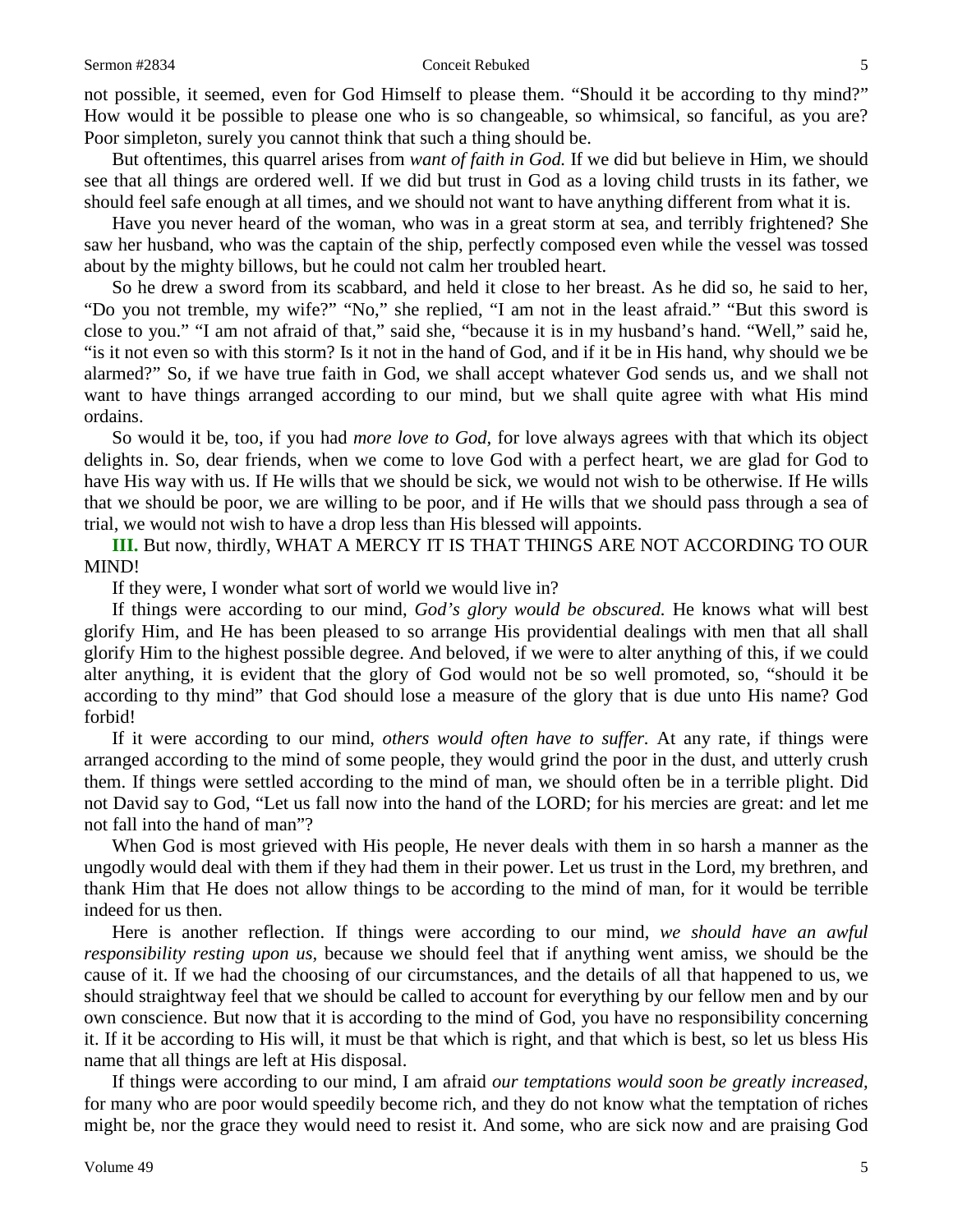upon their sickbeds, if they were well, might find much of their spirituality departing, and they might be thrown into a thousand troubles which they now escape in the quiet of their own room.

Some of you are in a condition of life where you may not have many comforts, but on the other hand, you are not subject to those trials which come to us who are prominent in public life. Be sure that you are in your right place if God put you there. "Should it be according to thy mind?" If so, you would have more temptations, and less grace—more of the world, but less of your Lord. So thank Him that it is not according to thy mind.

If it were according to our mind, *we should seldom know our own mind.* If a man could manage everything as he liked, he would not long like his own management. Unrenewed men, especially, are never satisfied. The way for a man to be happy is not to have his own will, but to sink his will in the will of God.

Look at Solomon when he had his own way. At one time he gave all his thoughts to grand buildings, and when he had built his palaces, he got quite tired, so he took to making gardens, and aqueducts, and fountains of water. When he had made them, he did not get much satisfaction out of them, so he got instruments of music, and singing men and singing women, but he was soon tired of them.

Then he took to study, but he said, "Of making many books there is no end, and much study is a weariness of the flesh." He had whatever he chose to have, yet it was all vanity and vexation of spirit to him, and he never had what filled his soul till he came to rest alone in his God, which, we trust, he did in his old age.

I do not know a more horrible endowment that a man could have than for God to say to him, "Everything shall be as you like to have it." He would probably be the most miserable and most dissatisfied person under heaven. "Should it be according to thy mind?"

Ah, then sin would go uncorrected in you, for you would never have a mind to use the rod! Then your dross would remain, for you would never have a mind to be put into the furnace. Should all things go with you according to your own will, then your flesh would get the mastery over you, and be pampered and indulged, you would be settled on your lees, not emptied from vessel to vessel, and you would bring upon yourself unutterable woe.

O beloved, for this reason also it is a thousand mercies that things are not arranged according to the mind of even the best saint out of heaven except when his mind is brought into full subjection to the will of God.

"Should it be according to thy mind?" Then *there would be universal strife.* If this were the case, think what a terrible condition the church of God, and the world too, would soon be brought into, because, as I have already hinted, if it were according to your mind, why should it not be according to my mind, or according to the mind of every other body? Then what chaos, what confusion there would be! How would the world be managed if you, and I, and fifty others, each one with a different mind from all the rest, must have it according to our minds?

It would mean that the King of heaven must resign His throne, and give place to universal anarchy. It could not be, it would be impossible that such an arrangement should continue for an hour. We should have to go, in tears, before the Lord, and cry to Him, "O Lord, come back, and reign over us, for we cannot get on without Thee! Everything is going to destruction for want of an almighty will to manage it."

Should it be according to thy mind? "No, Lord never let it be so except when you have made my mind to be filled with Your mind, and then it shall be well." "I always have my way," said a holy man. "How is that?" asked one who heard him, and the good man replied, "Because God's way is my way." "I always have my will," said another, and he gave a similar explanation, "because it is my will that God should have His will." When God's will gets to be your will, then it may be according to your mind, but not till then, thank God, not till then.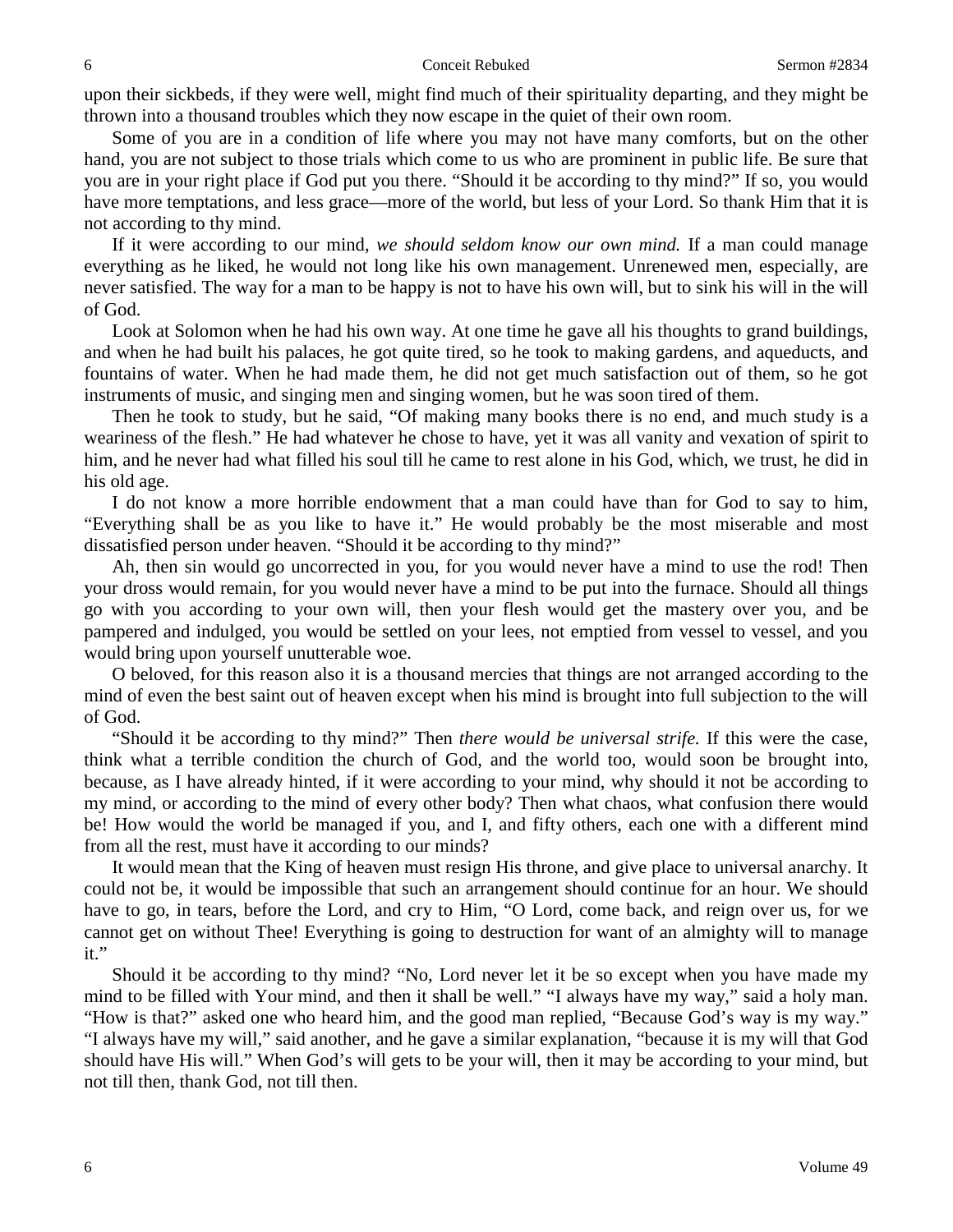**IV.** So now, in the last place, dear friends, I am going to say to you, let us try, by the help of God's Holy Spirit, to CHECK THAT SPIRIT WHICH LEADS MEN TO THINK THAT ALL THINGS SHOULD BE ACCORDING TO THEIR MIND.

First, *because it is impracticable.* As I have already shown you, it is quite impossible that all things should be according to the mind of men so long as their mind is in its natural carnal state.

Again, *it is unreasonable* that it should be so. In a well-ordered house, whose will ought to be supreme? Should it not be the father's? Do you expect everything in your home to be ordered according to the will of your little boy? No, you know that you take a comprehensive view of all who are in the house, and all their concerns, and you are better able to judge than he is, what is right. It would be very unreasonable for your child to say, "Everything is to be managed according to my will." If he were to talk like that, you would soon teach him better, I warrant you, and it is unreasonable to imagine that the Lord should make your will to be the rule of His dispensations. Do not cultivate a spirit which you cannot justify by any sensible and reasonable arguments.

In the next place, *it is un-Christlike.* "Should it be according to thy mind?" Why, if ever there was a Son of the great Father, according to whose mind things should be, it was our blessed Lord Jesus Christ, yet what did He say? "Not as I will, but as thou wilt." And as Jesus said, "Not as I will," is there one among us who shall dare to say, "Let it be as I will?"

Will you not join your Elder Brother in that sweet resignation of all desire to be the ruler in order that the great Father, who fills all things, may have His way? If you wish to have all things according to your mind, you are not like Christ, for in all things He did the Father's will, and suffered the Father's will too, and rejoiced in it. Let us pray the Holy Spirit to help us to do the same.

Once more, if we desire to have our own mind, *it is atheistic,* for a god without a controlling mind is no god, and a god whose will was not carried out, would be no god. If you were to have your way in all things, you would be taking the place of God, do you not tremble at the very thought of it? His throne ill beseems you. Would you—

> *"Snatch from His hand the balance and the rod, Rejudge His judgments, be the God of God"?*

If you are truly converted, you shudder at the bare mention of such a thing as that. Yet, dear sister, was not that the spirit in which you came into this house? Did you not feel, "The Lord has dealt very hardly with me, I can scarcely be reconciled to Him"? Oh, drop that rebellious spirit! You are but a poor, helpless creature, and He is God over all! Let His supreme will sweetly rule your heart at this hour, and labor to get rid of that waywardness and that revolting from the Most High.

I knew one who was in mourning many, many years for a child, and a good Quaker said to her, "Friend, have you not forgiven God yet?" There are some to whom we might put the same question, and we have heard of some who professed to be Christians, who, when they met with a very terrible reverse, said they never should understand it—meaning really that they could never acquiesce in the divine will about that loss.

It must not be so with us. Whenever a child falls out with his father, the best thing he can do is to fall in again, for a sullen child who is angry with his father, will have to come round if he has a wise father. The father will say to him, "My dear boy, there is one of us who must alter before we can be perfectly agreed, and I cannot, for I know I am in the right. It is you who must alter, and come round to my way of thinking."

And if you have fallen out with God by willfulness and stubbornness, He cannot come round to you, but you will have to come back to Him. So yield to Him at once, bow down before Him—your own Father in heaven, who loves you infinitely. Do you mean to say that you will keep up the quarrel with Him? You began the dispute, and you know that you are in the wrong, and He is right, so say, "It is the LORD; let him do what seemeth him good."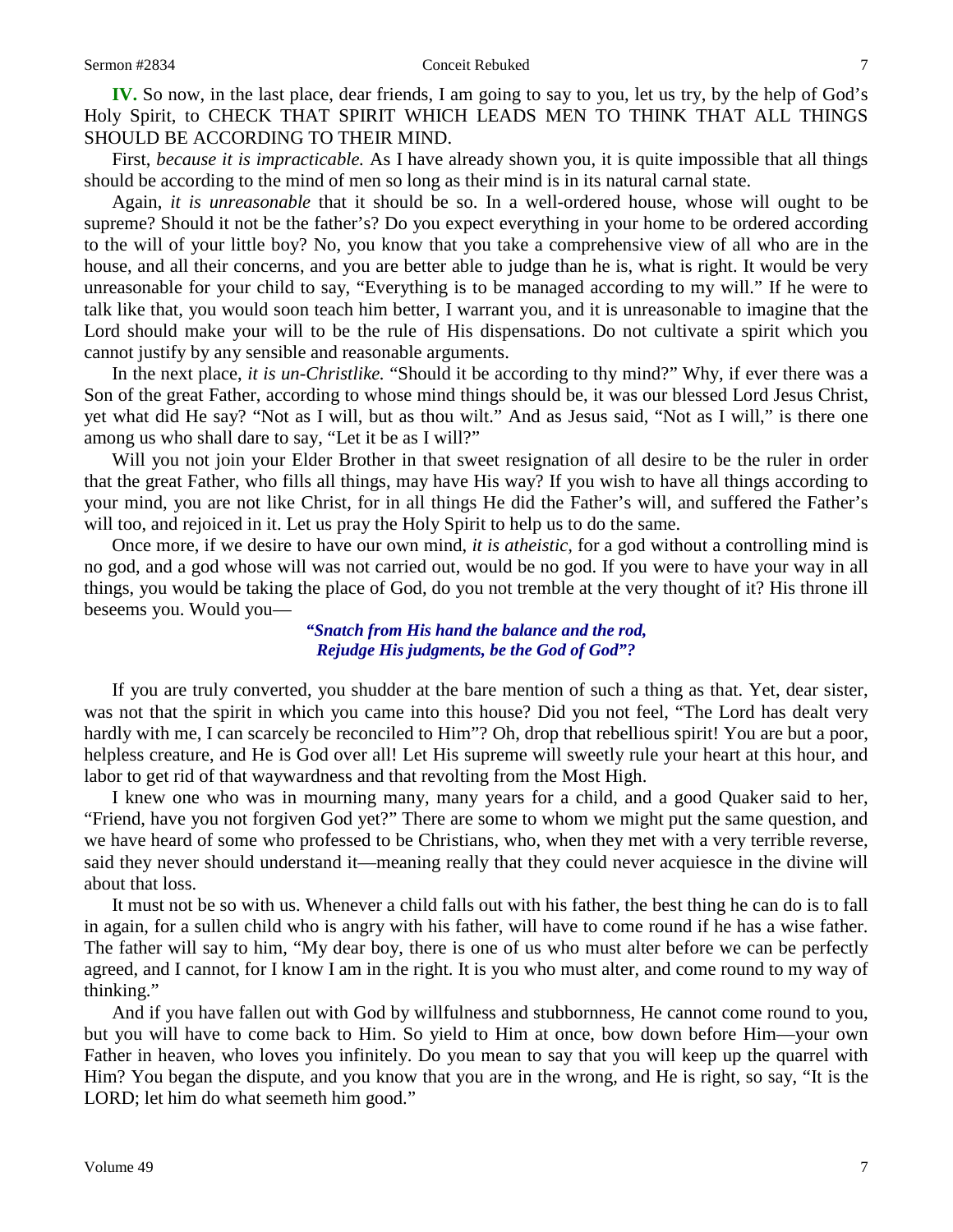Or if you cannot say as much as that, at least do what Aaron did in his great bereavement, "Aaron held his peace," or what David did when he said, "I was dumb, I opened not my mouth; because thou didst it." Oh, for that blessed silence which springs from acquiescence to the divine will!

I should like you to go further than that, however, and even to praise and bless the Lord for poverty, and pain, and bereavement. In heaven, among the sweetest notes of your song will be those you sing over your trials here below.

There was one who lost his eyesight, but he always praised God for that, for he said that he never saw till he was blind. I have heard of another, who had lost a leg, and he said that he never stood on the Rock of Ages till he had that leg amputated. We, who are branches of the true vine, will have more of Christ's sharp pruning-knife than of anything else, but let us praise and bless God for it, and henceforth labor, by the Spirit's power, to chase out of our soul the idea that things should be according to our mind. Get away to your room, and confess your willfulness and pride, dear brother, if you have fallen into that sad state. Ask the Lord to make your soul even as a weaned child—

> *"Pleased with all the Lord provides, Weaned from all the world besides."*

I know that I have been speaking to some who do not love the Lord. I wonder what it is that keeps them where they now are—out of Christ. You want something to be altered, you say. Well, ask the Lord to alter you, for that is the alteration that is needed. The plan of salvation does not quite suit you. Well, there will never be another. Does not Jesus Christ please you? God will never lay another foundation for a sinner to build his hopes upon, so you had better be pleased with God's way, and build upon Christ Jesus, the sure foundation stone.

We tell people, sometimes, that they had better not fall out with their living, and I can tell you, soul, that you had better not fall out with your salvation. God's way of saving you is the best conceivable way, and it is also the only way.

He says that whosoever believeth on the Lord Jesus Christ shall not perish, but shall have everlasting life. May the Eternal Spirit bring you now to believe in the Lord Jesus, and if you do so believe, you shall be saved at once. But do not think that the plan of salvation will be altered to please you. It will not be made according to your mind. There is the Gospel, have it or leave it, but change it you cannot. May the Lord grant that you may accept it, and rejoice in it, for His dear Son's sake! Amen.

### **EXPOSITION BY C. H. SPURGEON**

## *GALATIANS 6:6-18*

**Verses 6-7.** *Let him that is taught in the word communicate unto him that teacheth in all good things. Be not deceived; God is not mocked: for whatsoever a man soweth, that shall he also reap.*

Paul puts that in connection with the support of those who are teachers of the truth, and I have sometimes thought that in certain churches where God's ministers have been starved, it was not very full of wonder that the people should starved too. They thought so little about the pastor that they left him in need, so it was not strange that, as they sowed little, they reaped little. One of these misers said that his religion did not cost him more than a shilling a year, and somebody replied that he thought it was a shilling wasted on a bad thing, for his poor religion was not worth even that small amount.

**8.** *For he that soweth to his flesh shall of the flesh reap corruption;*

He shall reap what flesh turns to in due time, "he shall of the flesh reap corruption." What is the end of flesh? The fairest flesh that ever was molded from the most beauteous form, ends in corruption, and if we live for the flesh, and sow to it, we shall reap "corruption."

**8.** *But he that soweth to the Spirit shall of the Spirit reap life everlasting.*